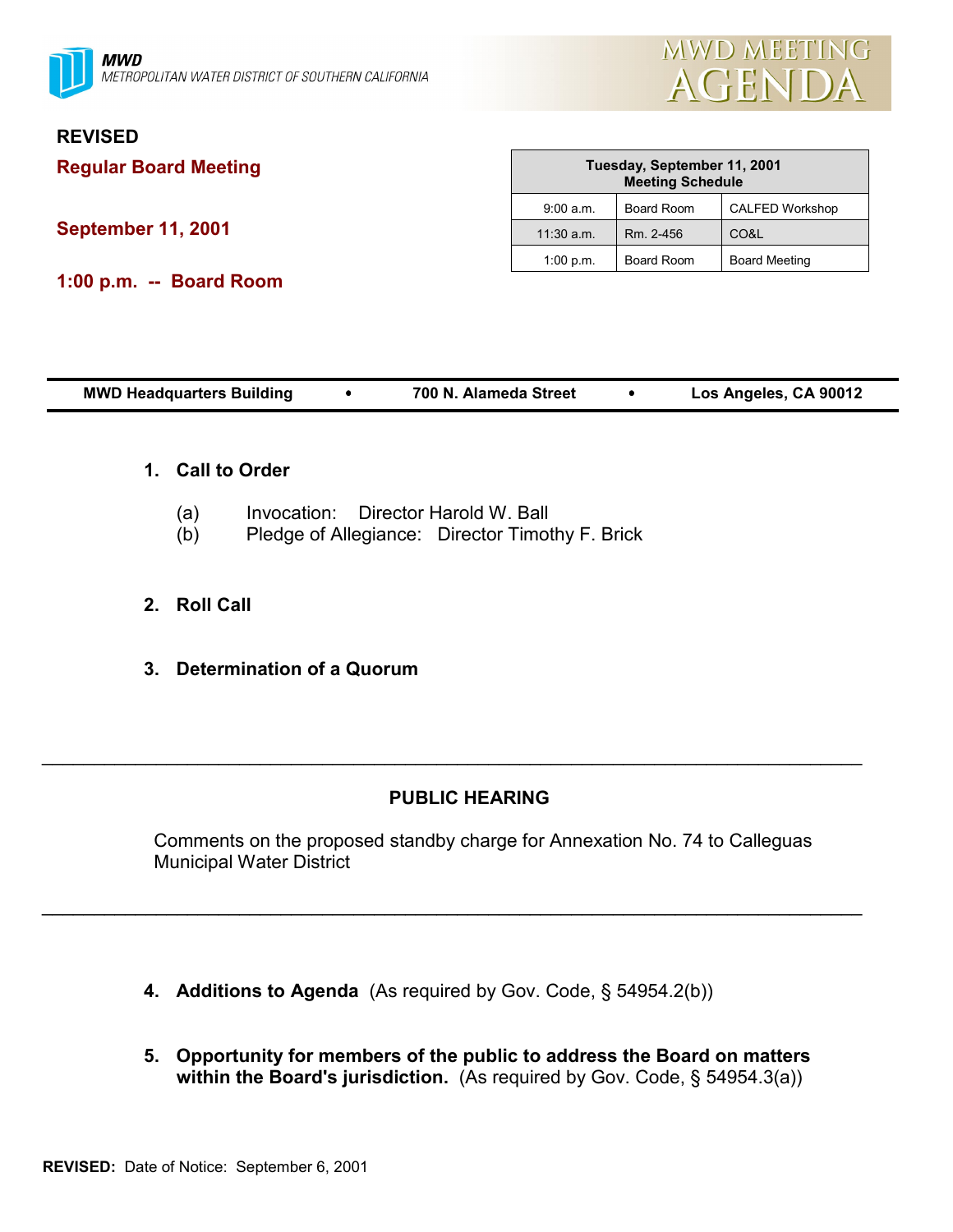#### **6. OTHER MATTERS**

| Α. | Approval of the Minutes of the Meetings for August 14 and 20, 2001. |  |  |
|----|---------------------------------------------------------------------|--|--|
|    | (Copies have been mailed to each Director)                          |  |  |
|    | Any additions, corrections, or omissions                            |  |  |

B. Reappointment of Director Helen Z. Hansen, representing city of Long Beach

**Added** B-1 Induction of new Director, Carol Kwan, from West Basin Municipal Water District

- (a) Receive credentials
- (b) Report on credentials by General Counsel
- (c) File credentials
- (d) Administer Oath of Office
- (e) File Oath
- C. Committee appointments. (Exec.)
- D. Chairman's Monthly Activity Report
- E. Report from the Subcommittee on Rate Structure Implementation
- F. Chief Executive Officer's Reports:
	- a. Oral report on Colorado River matters. (LC&P)
	- b. Oral report on Bay-Delta and State Water Project matters. (LC&P, WPQ&R)
	- c. Chief Executive Officerís summary of District activities for the month of August. **(Written report to be sent separately)**
- G. General Counsel's summary of Legal Department activities for the month of August. **(Written report to be sent separately)**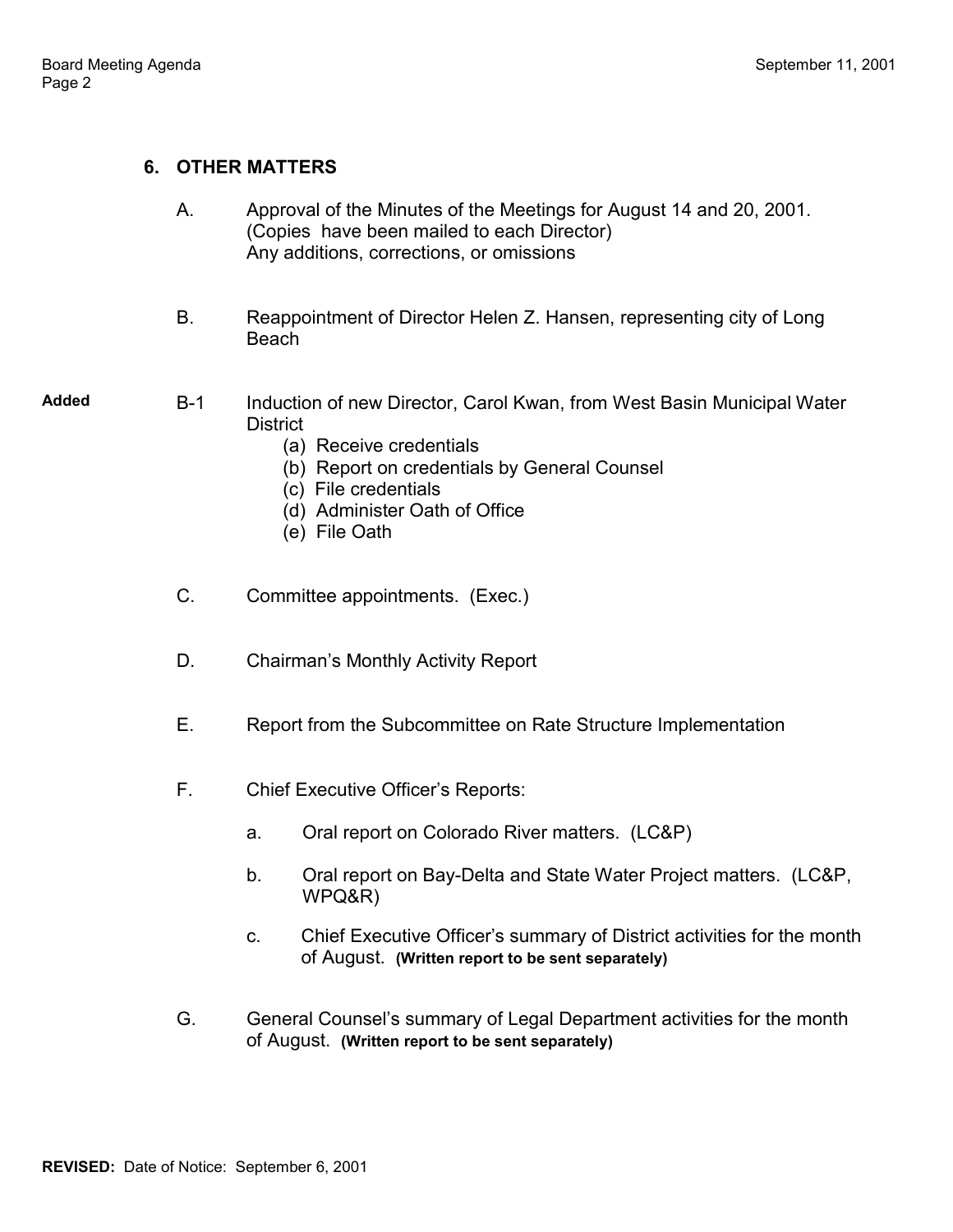## **7. ORAL REPORTS OF STANDING COMMITTEES**

- 7-1 Executive Committee (Phillip J. Pace, Chair)
- 7-2 Audit, Budget and Finance (Wesley M. Bannister, Chair)
- 7-3 Engineering, Operations and Real Property (Henry S. Barbosa, Chair)
- 7-4 Legal, Claims and Personnel (Gary A. Morse, Chair)
- 7-5 Communications, Outreach and Legislation (Helen Z. Hansen, Chair)
- 7-6 Water Planning, Quality and Resources (Langdon W. Owen, Chair)

## **8. CONSENT CALENDAR ITEMS (Action)**

8-1 Authorize \$600,000 for a Capital Investment Plan project for preliminary design and preparation of environmental documentation to renovate Softener Building No. 3 at the F. E. Weymouth Filtration Plant for office space; and delegate authority to award a contract for architectural and engineering services pursuant to Metropolitan policies and procedures (Appn. 15370). (EO&RP)

**Recommendation:**

**Option #1:**

**Adopt the CEQA determination and**

- **a. Appropriate \$600,000 and authorize performing preliminary design and preparing any necessary environmental documentation required for the renovation of the existing Softener Building No. 3 at the Weymouth facility; and**
- **b. Authorize the Chief Executive Officer to award a contract for architectural/engineering services in an amount not to exceed \$400,000. The consultant will be selected with a qualifications-based process in accordance with appropriate Metropolitan policy.**

### 8-2 **Withdrawn**

8-3 Grant conditional approval for Mountain Cove Annexation to Upper San Gabriel Valley Municipal Water District and Metropolitan; and adopt resolution of intention to impose water standby charges.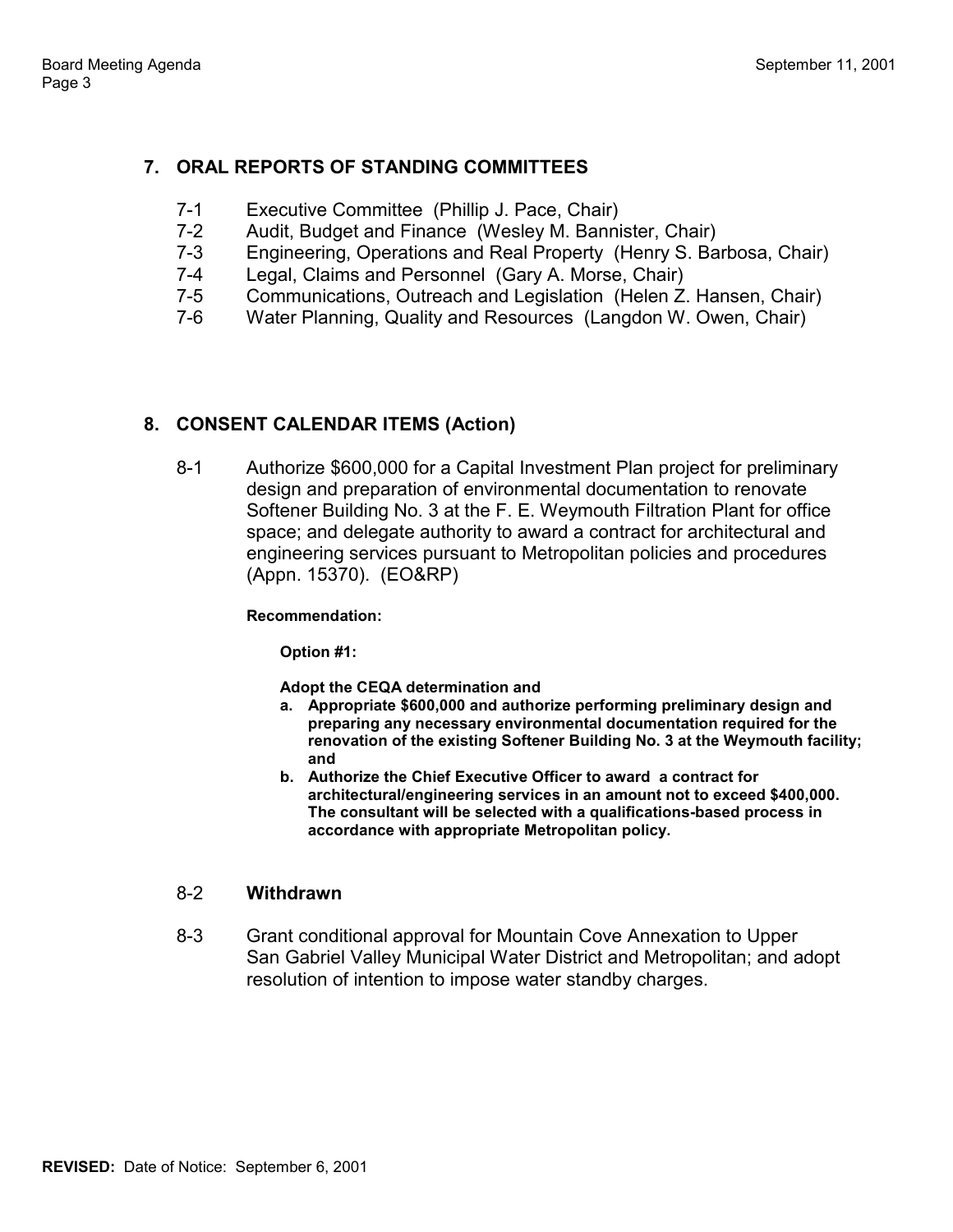#### **Recommendation:**

**Option #1:**

**Adopt the CEQA determination and**

- **a. Grant conditional approval, as defined in the Metropolitan Water District Administrative Code Section 3100(b), for Mountain Cove Annexation concurrently to USGV and Metropolitan, conditioned upon receipt in full of annexation fee of \$80,268.84 to Metropolitan if subject annexation is completed by December 3l, 2001, or if completed after said date, at the then current annexation charge rate;**
- **b. Approve USGV's proposed Plan for Implementing Water Use Efficiency Guidelines; and**
- **c. Adopt the resolution of intention to impose water standby charges within the proposed annexation territory.**
- 8-4 Adopt final resolutions for annexation and to impose water standby charge for Annexation No. 73 to Calleguas Municipal Water District and Metropolitan.

**Recommendation:**

**Option #1:**

**Adopt the CEQA determination and**

- **a. Adopt a resolution granting Calleguas' request for approval of Annexation No. 73, concurrently to Metropolitan and Calleguas, by establishing Metropolitan's terms and conditions for this annexation; and**
- **b. Adopt a resolution to impose water standby charges at a rate of \$9.58 per acre or per parcel of less than one acre within Annexation No. 73.**
- 8-5 Adopt final resolutions for annexation and to impose water standby charge for 69<sup>th</sup> Fringe Area Annexation to Eastern Municipal Water District and Metropolitan.

**Recommendation:**

**Option #1:**

**Adopt the CEQA determination and**

- **a. Adopt a resolution granting Eastern's request for approval of 69th Fringe Area Annexation concurrently to Metropolitan and Eastern, conditioned upon approval by the Local Agency Formation Commission of Riverside County, by establishing Metropolitan's terms and conditions for this annexation; and**
- **b. Adopt a resolution to impose water standby charges at a rate of \$6.94 per acre or per parcel of less than one acre within the proposed annexation.**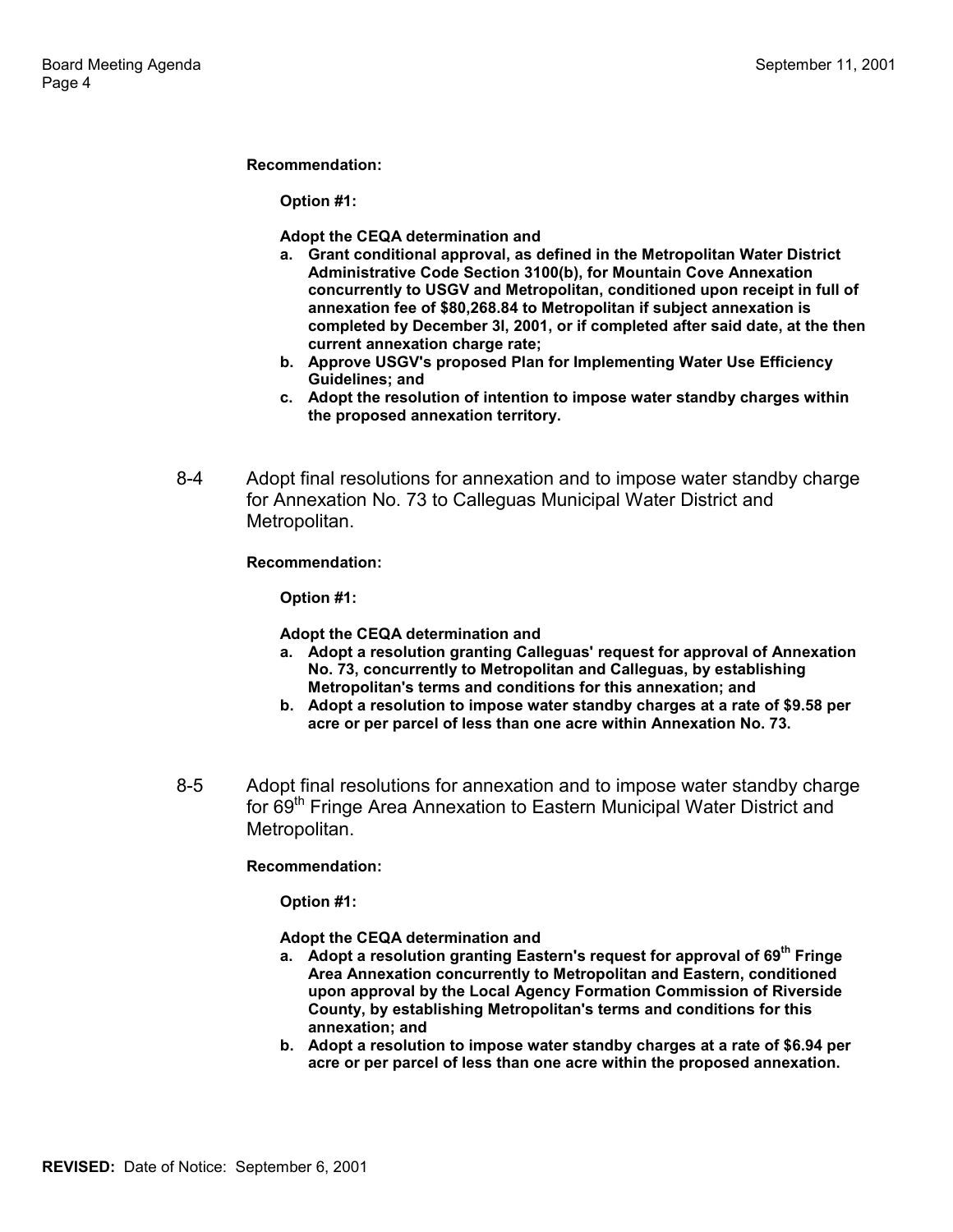- 8-6 Adopt resolution creating the Foundation for the Southern California Water Education Center, a 501(c)(3) corporation to support Metropolitan's Water Education Center and Museum; and approve nominees for the foundation's board of directors. (Museum 7/24)
- 8-7 Approve amendment of contract for legal services with Weston, Benshoof, Rochefort, Rubalcava & MacCuish, LLP in *Metropolitan Water District v. San Diego County Water Authority* (Brown Act). (LC&P)

#### **Recommendation:**

**Option #1:**

**Adopt the CEQA determination and authorize amendment of the contract with Weston, Benshoof, Rochefort, Rubalcava & MacCuish, LLP to increase the maximum compensation from \$100,000 to \$175,000.**

### **(END OF CONSENT CALENDAR)**

### **9. OTHER BOARD ITEMS (Action)**

9-1 Authorize funding and delegate authority to award contracts for two Capital Investment Plan Information Technology projects: (1) increase of \$3.353 million to \$6.482 million in Appn. 15282 to replace outdated equipment and leased communications lines; and (2) \$1.334 million in Appn. 15376 to replace outdated data network and radio equipment. (EO&RP)

#### **Recommendation:**

**Option #1:**

#### **Adopt the CEQA determination and**

- **a. Regarding the Digital Microwave Services program, authorize an increase of \$3.353 million for Phase II of the program, to a total of \$6.482 million, and delegate authority to the Chief Executive Officer (CEO) to award contracts over \$250,000 to continue replacement of outdated equipment and leased communications lines with more reliable digital microwave services to "convey" large volumes of voice and data traffic between Metropolitan facilities primarily located in the coastal plain.**
- **b. Regarding the Telecommunication Infrastructure Upgrade program, authorize \$1.334 million and delegate authority to the CEO to award contracts over \$250,000 to purchase equipment to replace outdated data network and radio equipment that "distribute" voice and data traffic when it reaches Metropolitan facilities.**

**This option addresses the needs, saves approximately \$4.1 million when compared to Option #2, and provides more reliable service.**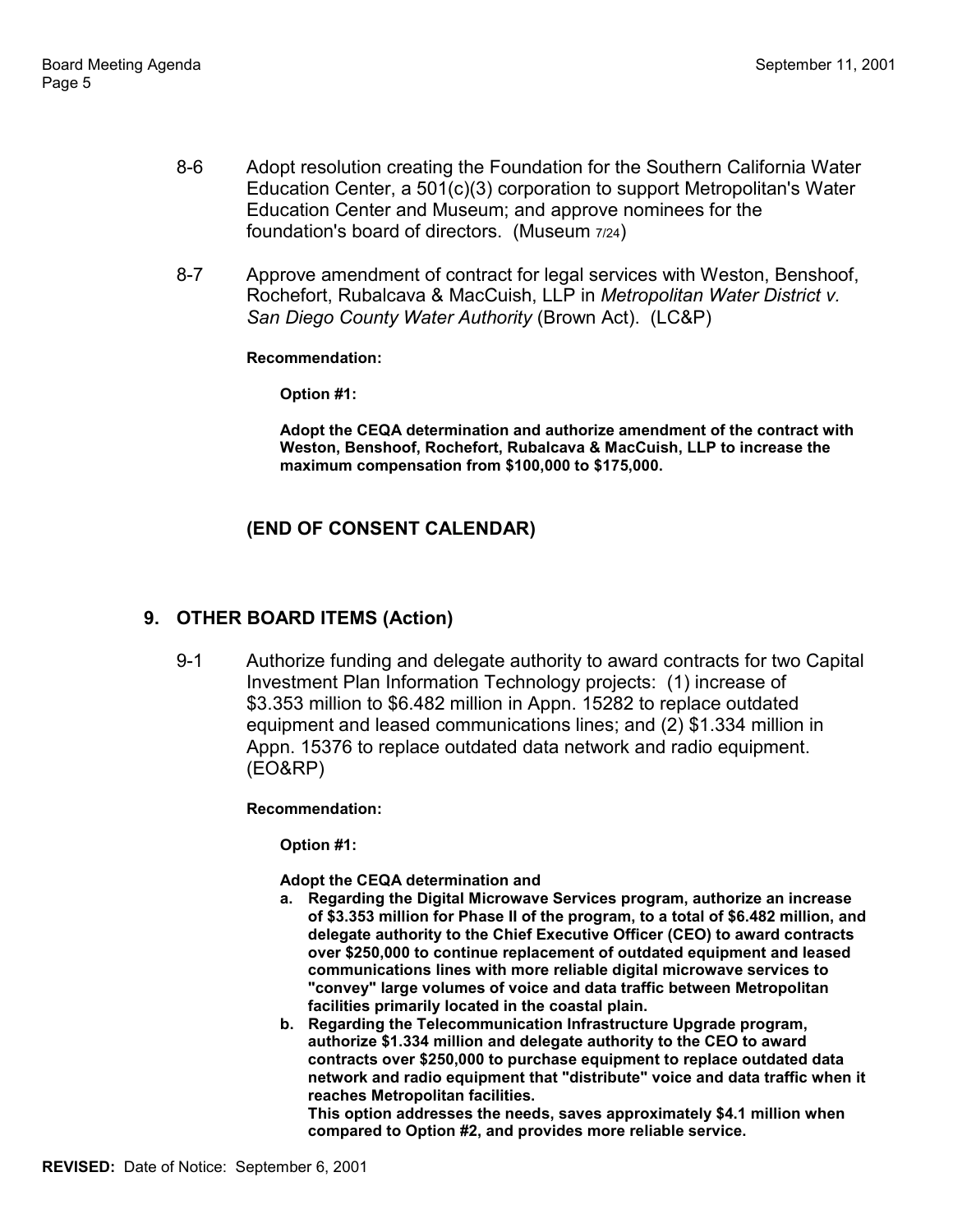- 9-2 Adopt (1) a Master Swap Resolution providing for the execution and delivery of interest rate swaps; (2) a Master Swap Policy; and (3) authorize a swap program appropriation of \$200,000 to pay the costs of issuance associated with interest rate swaps through September 30, 2002 (Appn. 15372). (AB&F) **(To be distributed at meeting)**
- 9-3 Authorize entering into a construction agreement with U.S. Bureau of Reclamation and Coachella Valley Water District for the Coachella Canal Lining Project. (WPQ&R)

**Recommendation:**

**Option #1:**

**Adopt the CEQA determination and authorize the Chief Executive Officer to enter into the construction agreement with Reclamation and CVWD for the Project.**

9-4 Authorize entering into an agreement to facilitate a water transfer transaction between Western Water Company and the city of San Diego. (LC&P, WPQ&R)

**Recommendation:**

**Option #1:**

**Adopt the CEQA determination and authorize the Chief Executive Officer to execute, in a form acceptable to the General Counsel, an agreement to facilitate the transfer of water from Western Water company to the city of San Diego.**

- 9-5 Authorize amendment to contract for legal services with the law firm of Latham & Watkins to aid in negotiations with the San Manuel Band of Mission Indians and the United States Forest Service re Arrowhead East and West Tunnels of the Inland Feeder Project. (LC&P) [Conference with legal counsel—significant exposure to litigation (one matter); to **be heard in closed session pursuant to Gov. Code ß 54956.9(b)]**
- 9-6 Authorize amendment to contract for legal services with the Law Offices of Charles S. LiMandri in *Metropolitan Water District v. Hartford Fire Insurance Company*, United States Central District Court Case No. 99-03825-GHK (Mcs). (LC&P) [Conference with legal counsel-existing litigation; to be heard in closed session **pursuant to Gov. Code ßß 54956.9(a) and (b)]**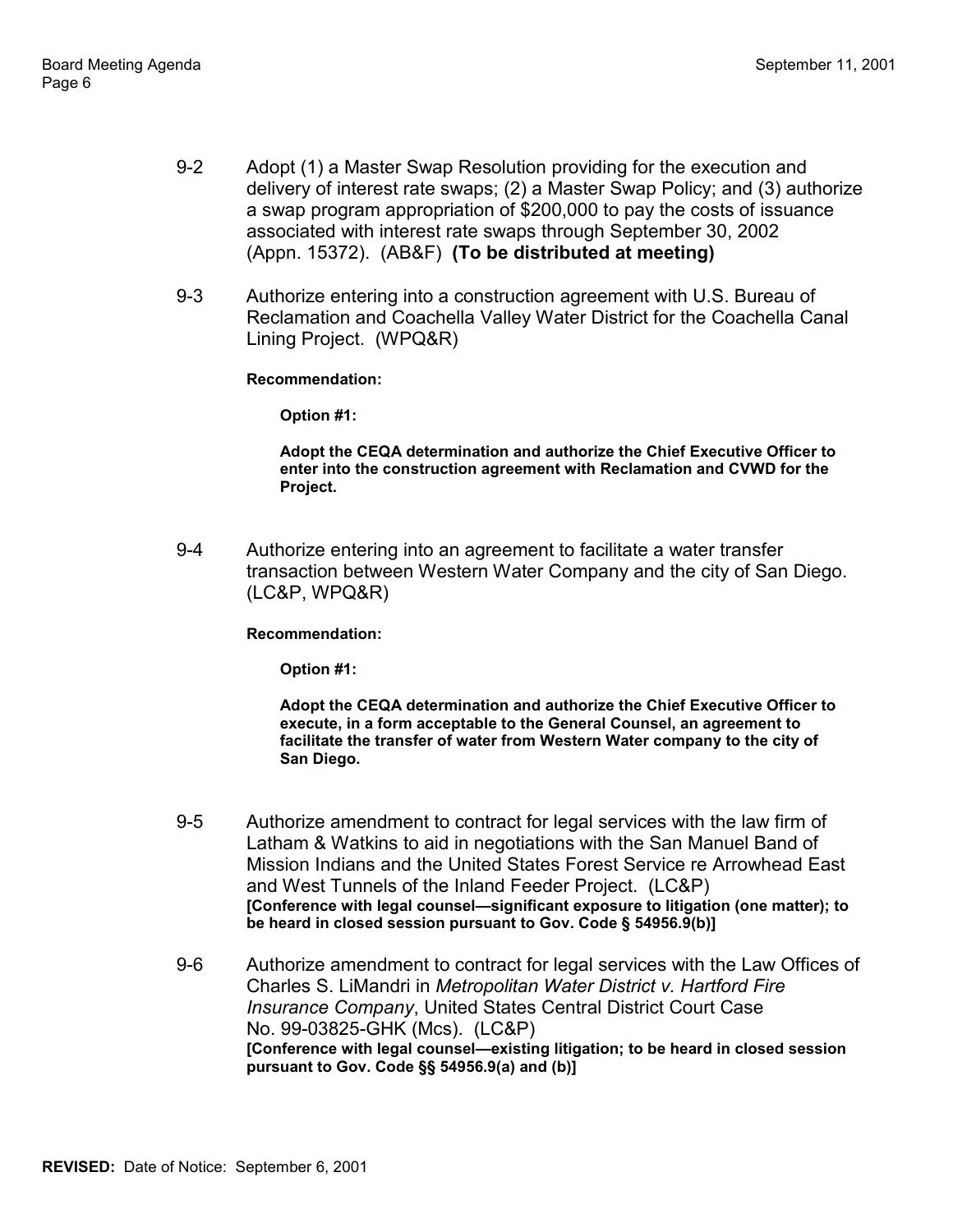**Revised** 9-7 Approve boating policy for Diamond Valley Lake and Lake Skinner. (EO&RP, WPQ&R)

**Recommendation:**

**Option #1:**

**Adopt the CEQA determination and**

- **a. Approve the boating policy for DVL and Skinner to be effective immediately at DVL and December 3l, 2003, at Lake Skinner that allows:**
	- **1. Boats powered by humans, sail, or electric motor.**
	- **2. Gasoline powered boats provided that:**

 **only MTBE-free fuel is used and**

 **engines are four-stroke or two-stroke equipped with direct injection and comply with the California Air Resources Control Board (CARB) 2001 or later model year spark-ignition marine engine standard (or federal equivalent).**

- **3. No personal watercraft or other watercraft that result in body contact; and**
- **b. Authorize the CEO to take all steps necessary or appropriate to establish, apply, monitor and modify, as needed, boating rules and regulations at DVL and Skinner that implement the approved boating policy.**
- 9-8 Approve rates for previously authorized emergency water service for Tijuana, Mexico. (WPQ&R)

**Recommendation:**

**Option #1:**

**Adopt the CEQA determination and set the charges to be obtained for emergency deliveries for Tijuana at a rate of \$230, plus the greater of \$90 per acre-foot or the average cost of supplemental energy purchased for the month that the water was delivered (\$/megawatt hour) multiplied by 2.38 through June 30, 2002.**

**Added** 9-9 Oral report on settlement discussion regarding *Metropolitan Water District and Atkinson-Washington-Zachry v. Hartford Fire Insurance Company*, U.S. District Court Case No. CV 00-10536-GHK (Mcx) and *Metropolitan Water District v. Hartford Fire Insurance Company*, U.S. District Court Case No. 99-03825-GHK (Mcx). (LC&P) **[Conference with legal counsel—existing litigation; to be heard in closed session pursuant to Gov. Code ßß 54956.9(a) and (b)]**